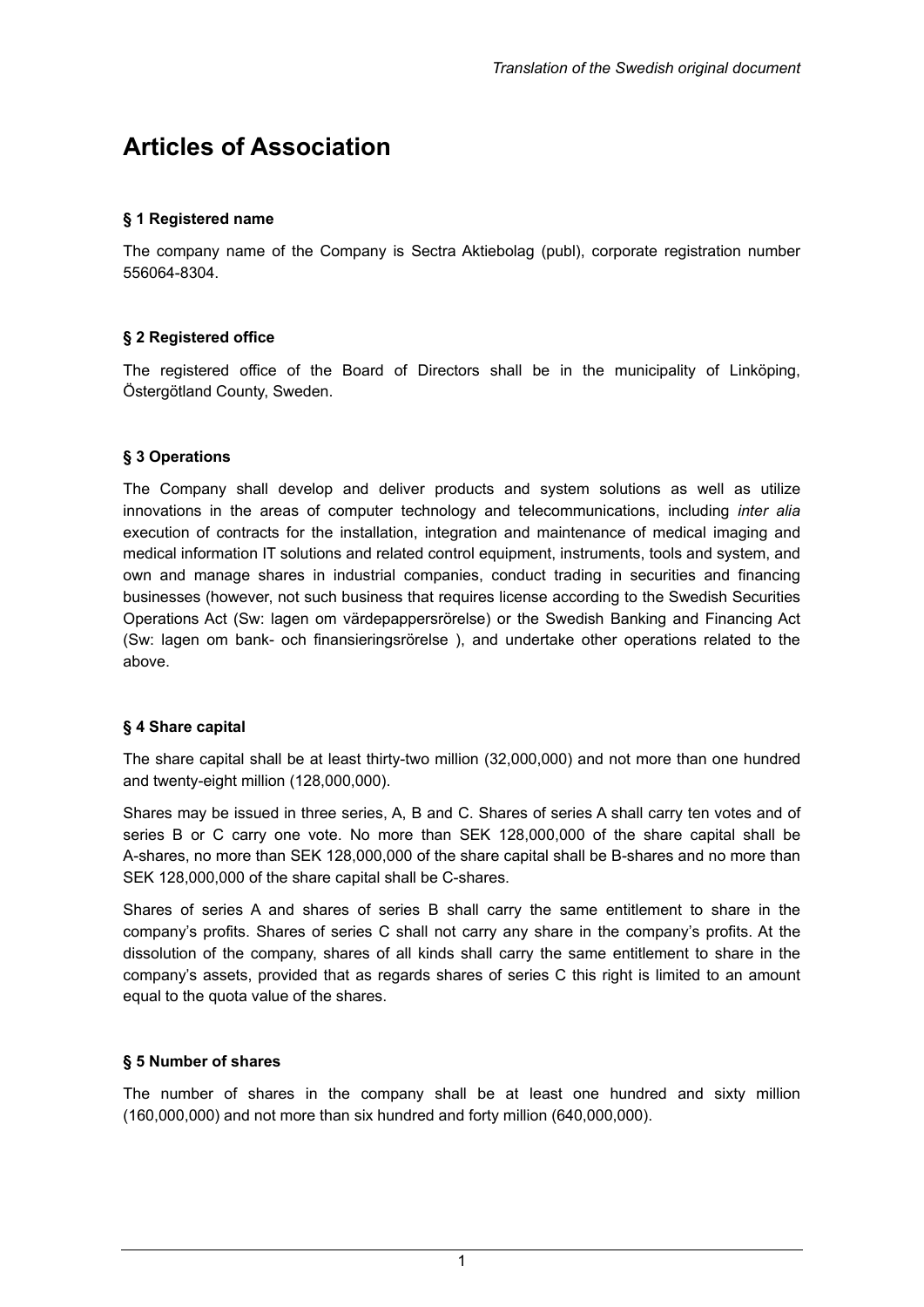# **§ 6 Preferential rights**

If the company resolves on a new issue, in exchange for any other payment than payment in kind, to issue new shares of both series A, series B and series C, owners of shares of series A, series B and series C, respectively, shall have a preferential right to subscribe for new shares of the same kind in relation to the number of shares that the owner holds (primary preferential right). Shares that are not subscribed with primary preferential right shall be offered for subscription to all shareholders (secondary preferential right). If shares thus offered are not sufficient for the subscriptions made pursuant to the subsidiary preferential right, the shares shall be distributed among the subscribers in relation to the number of shares previously held by them and to the extent this is not possible, by way of drawing lots.

If the company resolves on a new issue, in exchange for any other payment than payment in kind, to issue new shares only of series A, series B or series C, all shareholders, irrespective of whether their shares are of series A, series B or series C, have a preferential right to subscribe for new shares in relation to the number of shares that the owner holds.

In case of an increase of the share capital by way of a bonus issue, new shares of series A and series B shall be issued in relation to the number of shares of series A and series B, respectively, that already exist. In doing so shares of series A and series B shall carry the right to receive new shares of series A and series B, respectively. Shares of series C shall not carry any right to participate in a bonus issue.

A shareholder's preferential right as described above shall apply equally in case of a new issue of warrants and convertibles and shall not be considered as any restriction in the possibility to resolve on new issues deviating from the preferential right of shareholders.

The Board of Directors shall be entitled to redeem all shares of series C, at which owners of such shares shall have to redeem their shares for a redemption price equal to the quota value of the shares.

Shares of series C that are held by the company may after a resolution by the Board of Directors, be converted into shares of series B. A conversion has been completed when it has been registered in the Companies Register and been noted in the share register.

### **§ 7 Board of Directors**

The Board of Directors shall consist of not less than three directors and not more than nine directors, with not more than nine deputies.

### **§ 8 Auditors**

The Company shall appoint not less than one and no more than two auditors, with or without deputies.

### **§ 9 Notice of Annual General Meeting**

Notice of shareholders' meeting shall be announced in Swedish Official Gazette (Sw: Post- och Inrikes Tidningar) and on the company's website. That notice has been made shall be announced in Svenska Dagbladet.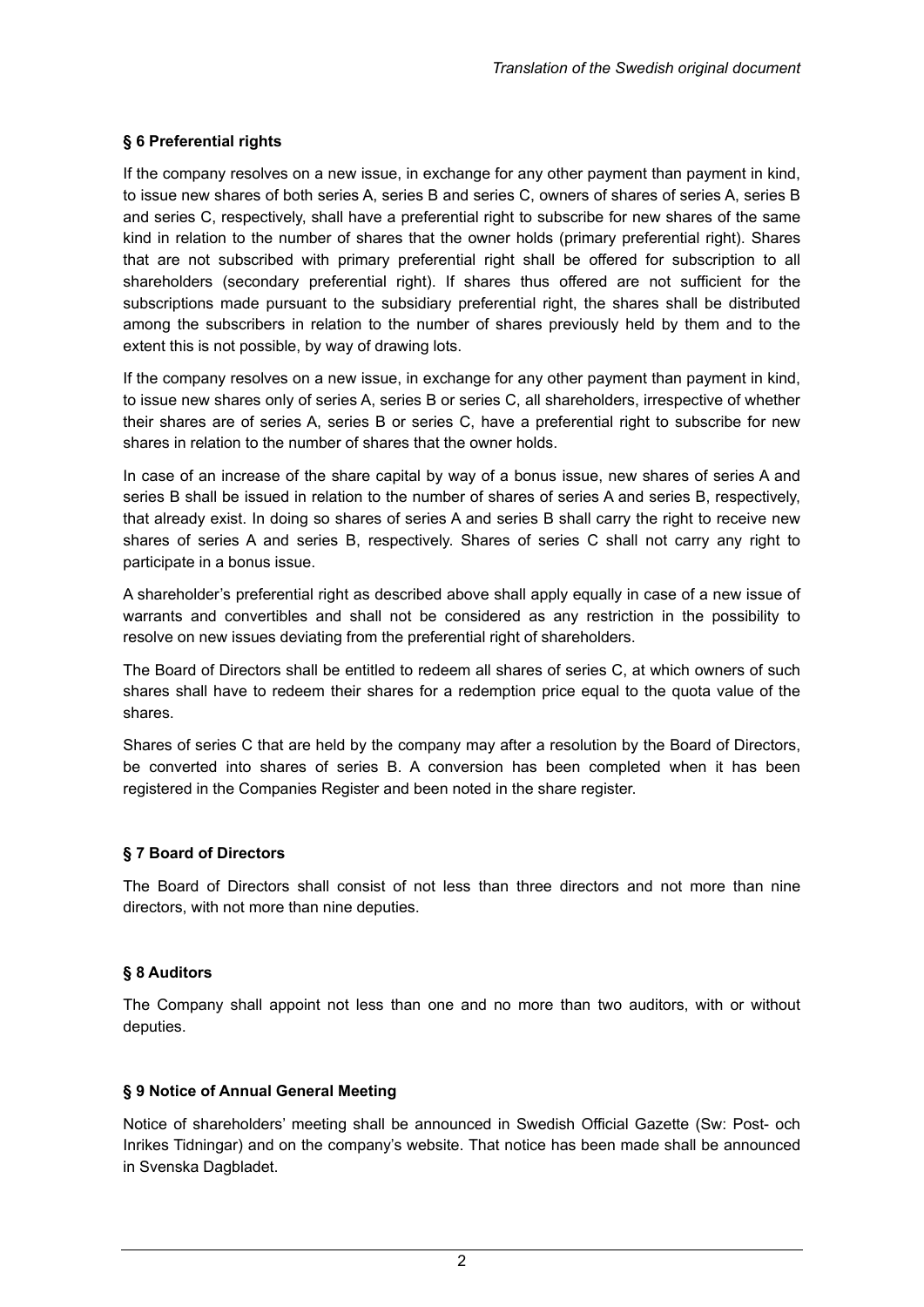# **§ 10 Notification of attendance**

Shareholders who wish to participate in a General Meeting of Shareholders shall notify their names, and if applicable the names of any assistants who will be accompanying them, to the Company not later than the day stipulated in the notice convening the General Meeting. The latter mentioned day must not be a Sunday, any other public holiday, a Saturday, Midsummer's Eve, Christmas Eve or New Year's Eve, and must not be earlier than five days before the Meeting.

# **§ 11 Collection of proxies**

The Board of Directors may prior to a general meeting decide to collect proxies in accordance with the procedure set forth in Chapter 7 Section 4 of the Companies Act (2005:551).

### **§ 12 Postal vote**

The Board of Directors may prior to a general meeting decide that the shareholders shall be entitled to exercise their voting right by post prior to the general meeting in accordance with Chapter 7 Section 4a of the Companies Act (2005:551).

# **§ 13 Fiscal year**

The Company's fiscal year shall extend from May 1 to April 30.

### **§ 14 Record date**

The shareholder or nominee who is registered on the record date in the share register and in a central securities depository register pursuant to Chapter 4 of the Central Securities Depositories and Financial Instruments Accounts Act (1998:1479) or any person who is registered in a central securities depository account pursuant to Chapter 4, Section 18 first paragraph 6-8 of the mentioned Act, shall be deemed to be authorised to exercise the rights set out in Chapter 4, Section 39 of the Companies Act (2005:551).

### **§ 15 Right of first refusal**

If a Series A share in Sectra AB has been transferred to a person who previously was not a shareholder in the Company, that share shall immediately be offered for redemption to the other holders of Series A shares in Sectra AB through written notice to the Company's Board of Directors.

Once the share has been offered for redemption in this manner, the Board of Directors shall inform other holders of Series A shares in the Company, inviting those wishing to exercise the right of redemption to so inform the Board of Directors, in writing, within two months of the date when notification of the ownership transfer reached the Board of Directors. If several shareholders give notice of their wish to exercise the right of redemption, the order of priority among them shall be determined by lottery. However, in the event of several shares being offered simultaneously for redemption, the shares shall in the first instance, as far as possible, be divided among the shareholders wishing to redeem the shares in proportion to their existing holdings of Series A shares.